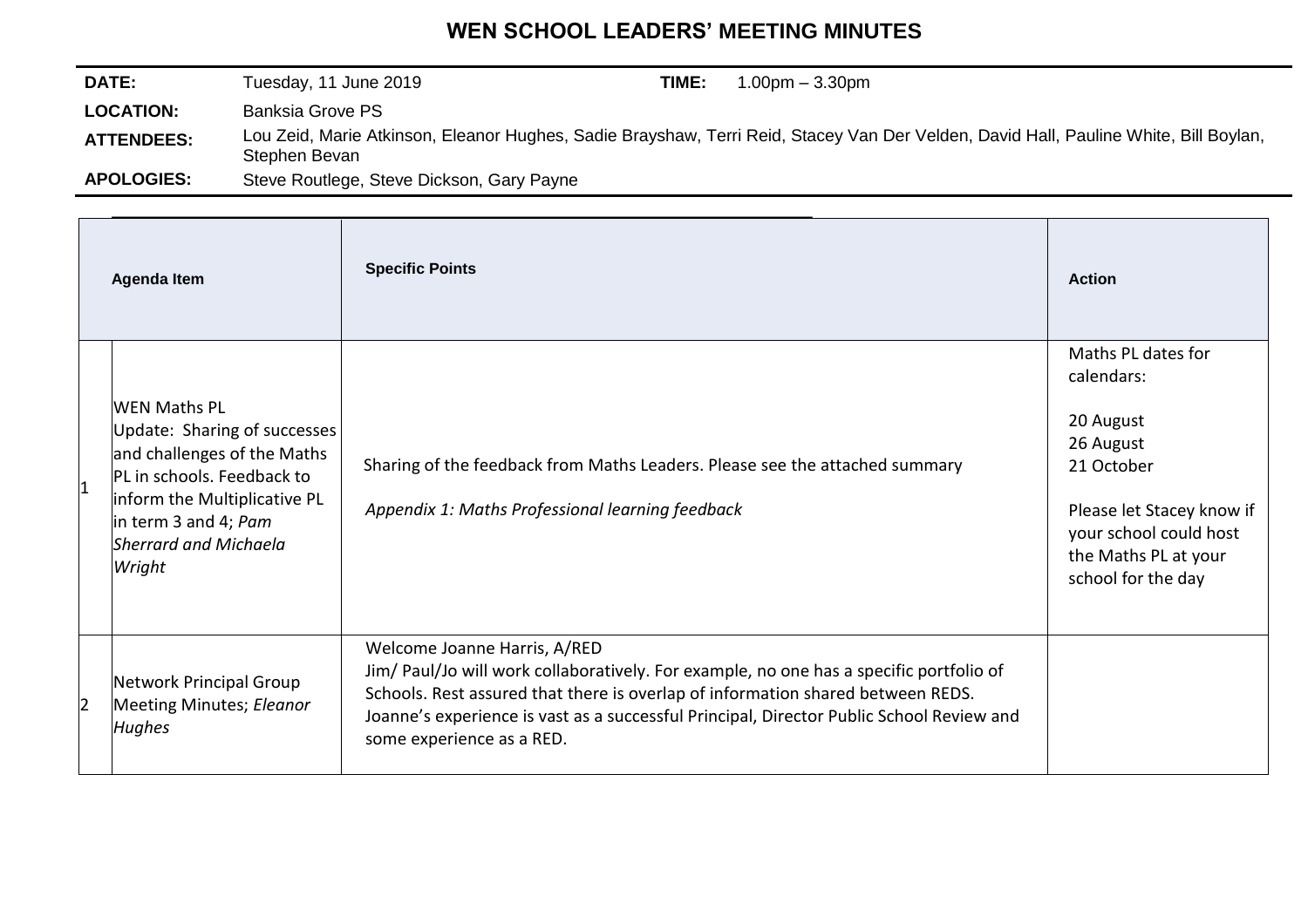| Education Conversations: The Director General, Lisa Rogers, will visit the region for a full<br>day, 25 June. This will be an opportunity for Network Principals to discuss, review and | Eleanor to feedback to<br>DG WEN network |
|-----------------------------------------------------------------------------------------------------------------------------------------------------------------------------------------|------------------------------------------|
| input into the new Strategic Plan for WA Public Schools 2020 - 2023 at NMERO.                                                                                                           | Perspectives                             |
| Exclusions significant rise: of the 23-24 across the state 14 in NMER there were previously                                                                                             |                                          |
| 2 or 3 in 2018. (1 is pending from a Primary School). Therefore, there is a large amount of<br>pressure being placed on the SET team.                                                   |                                          |
|                                                                                                                                                                                         |                                          |
| Possible changes to Public Health Act and Education Act which could mean that every                                                                                                     |                                          |
| child in Kindergarten and Kindylink must be immunized. There are two areas for<br>exemption:                                                                                            |                                          |
| 1. Signed declaration from the chief medical officer                                                                                                                                    |                                          |
| 2. 'Extreme social disadvantage'.                                                                                                                                                       |                                          |
| If passed Parliament will possibly come into effect in 2020.                                                                                                                            |                                          |
| NEET strategy: Research by NMERO investigated Year 10-12 students not engaged in                                                                                                        |                                          |
| education or training, with approximately 1076 students identified. NMERO is now                                                                                                        |                                          |
| developing strategies to provide support to identified students and schools. The Group                                                                                                  |                                          |
| will be consulted on the implementation of these strategies.                                                                                                                            |                                          |
| <b>School Air Travel Cover:</b>                                                                                                                                                         |                                          |
| Brett Chapple (Coordinator Legal Process) and Graham Wimbridge (Manager Legal                                                                                                           |                                          |
| Services) spoke of new arrangements to travel cover which is mandatory for all Students                                                                                                 |                                          |
| and Supervising Parents<br>Interstate = $$25$<br>$\bullet$                                                                                                                              |                                          |
| International = $$75$<br>$\bullet$                                                                                                                                                      |                                          |
| Intrastate = $$0$<br>$\bullet$                                                                                                                                                          |                                          |
| No pay no go                                                                                                                                                                            |                                          |
| Appendix 2: Powerpoint School Air Travel                                                                                                                                                |                                          |
|                                                                                                                                                                                         |                                          |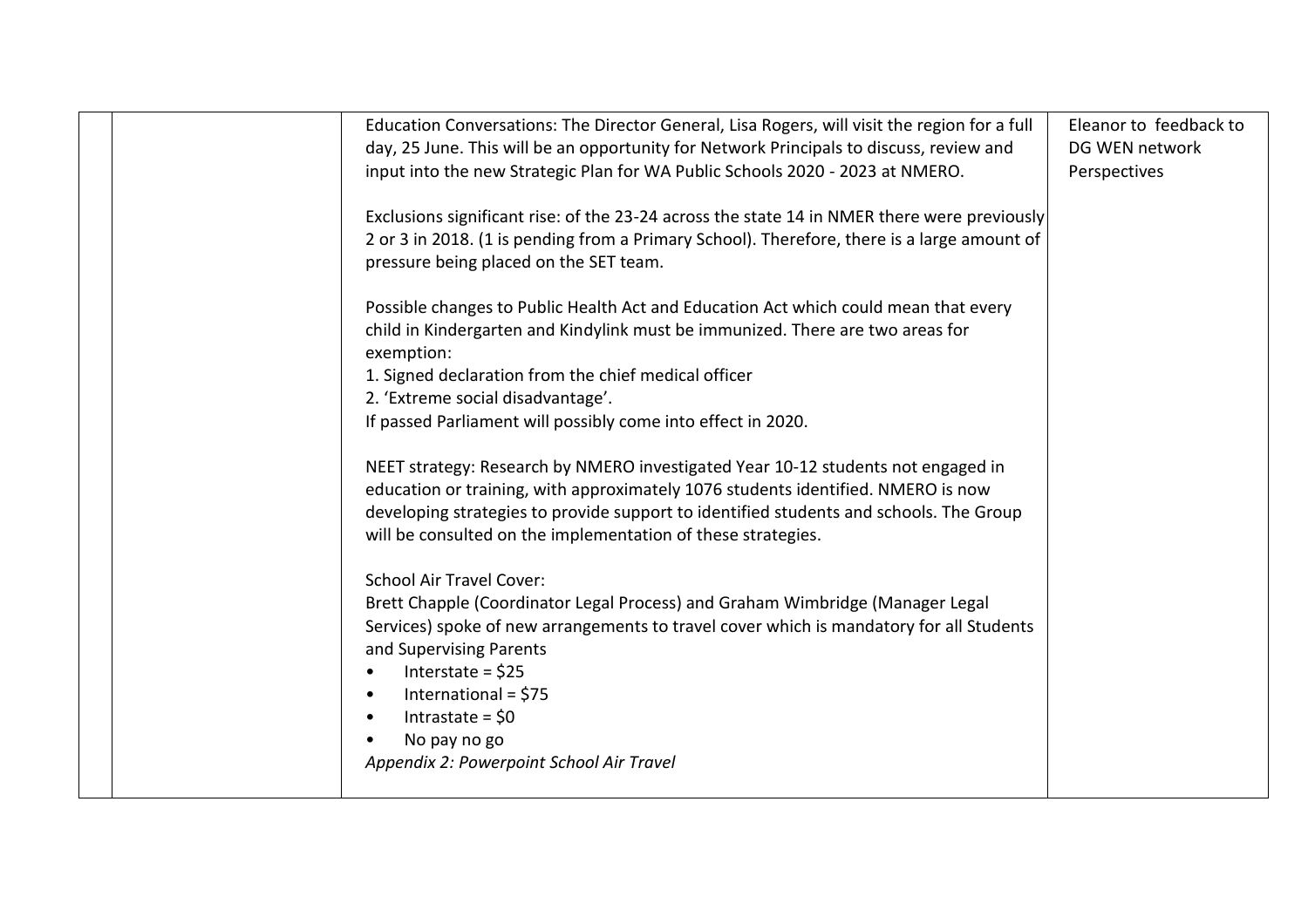|  |                                                                                | Grania McCudden presented on Improving attendance pilot<br>Appendix 3: Project Flyer EOI                                                                                                                                          |                                                      |
|--|--------------------------------------------------------------------------------|-----------------------------------------------------------------------------------------------------------------------------------------------------------------------------------------------------------------------------------|------------------------------------------------------|
|  |                                                                                | TDS schools presented<br>Appendix 4: Presentation North Metro TDS<br>Appendix 5: TDS Fact Sheet<br>Appendix 6: List of teacher development schools 2019                                                                           | Please let Eleanor or Stacey                         |
|  |                                                                                | Appendix 7: Teaching and learning support for STEM 2019<br>Appendix 8: Ashdale SC STEM<br>Appendix 9: EAL/D TDS Powerpoint                                                                                                        | know if you would like to<br>attend the PLC workshop |
|  |                                                                                | Principals wanting to be part of the Gavin Grift Professional Learning Communities (PLC)<br>workshop Wednesday 31st July update<br>Appendix 10: Flyer for Gavin Grift PLC workshop                                                |                                                      |
|  |                                                                                | NMER Network Principals shared what schools and networks were up to in terms of<br>Mental Health and Wellbeing. A summary responses from the Network Principal Group<br>meeting: Appendix 11: Summary Mental health and wellbeing |                                                      |
|  |                                                                                | WEN Languages network would like to broaden to WA network                                                                                                                                                                         |                                                      |
|  | Network updates: Languages,<br>DT, TCC, Writing<br>moderation; WEN Plan Stacey | Handout of dates for TCC modules for the network after school- well received thus far<br>Appendix 12: TCC dates                                                                                                                   |                                                      |
|  | Van Der Velden                                                                 | Writing Moderation has been a popular topic of late and therefore WEN after school PL<br>will focus on this                                                                                                                       |                                                      |
|  |                                                                                | Digital Technologies group are meeting to update the document 18/6/19                                                                                                                                                             |                                                      |